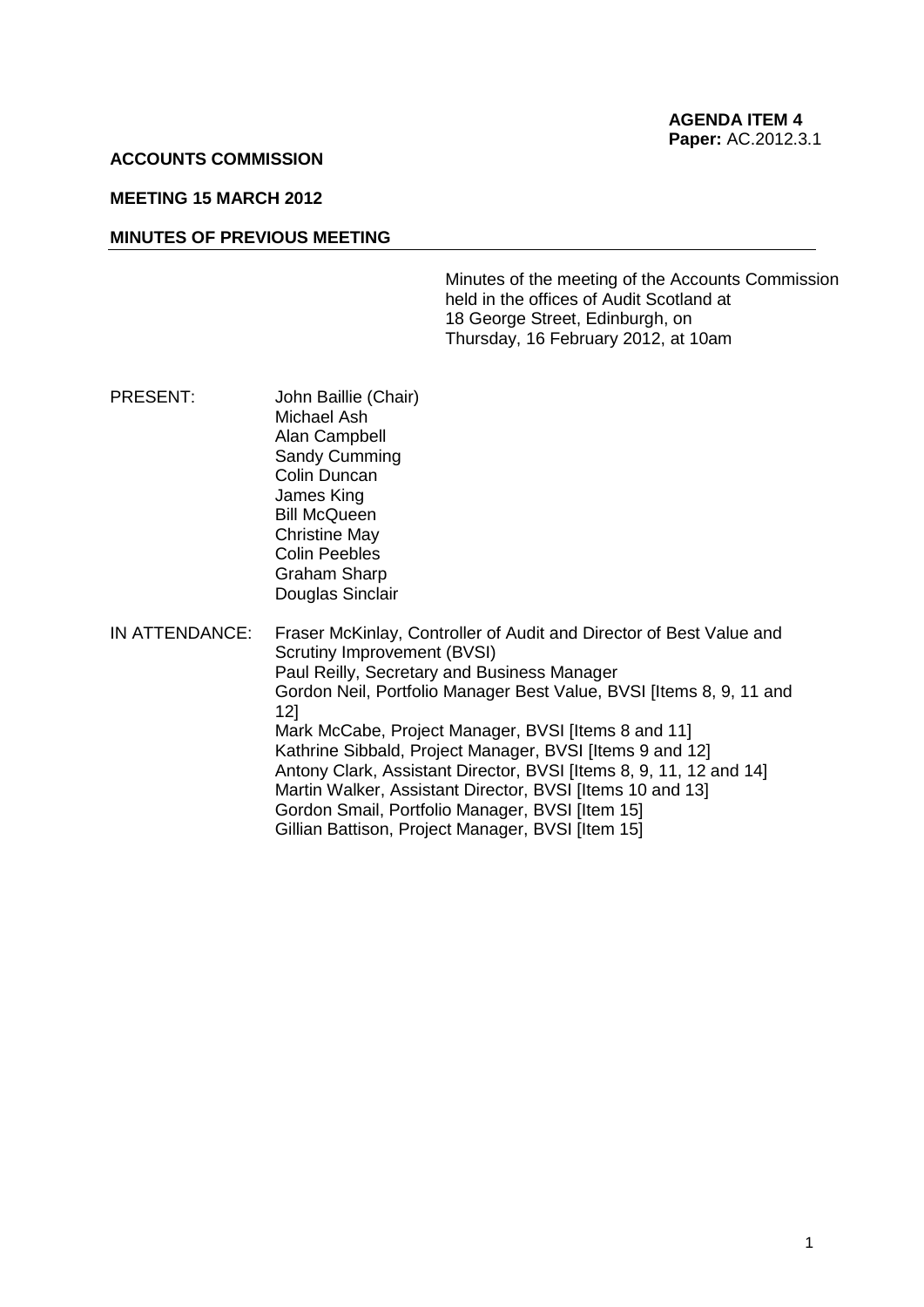# Item No Subject

- 1. Apologies for absence
- 2. Declarations of interest
- 3. Decisions on taking business in private
- 4. Minutes of meeting of 19 January 2012<br>5. Minutes of the meeting of the Performar
- Minutes of the meeting of the Performance Audit Committee of
- 2 February 2012
- 6. Chair's introduction
- 7. Update report by the Controller of Audit
- 8. Best Value Audit Grampian Fire and Rescue
- 9. Best Value Audit Highlands and Islands Fire and Rescue
- 10. Board of Strathclyde Fire and Rescue
- 11. Best Value Audit Grampian Fire and Rescue
- 12. Best Value Audit Highlands and Islands Fire and Rescue
- 13. Board of Strathclyde Fire and Rescue<br>14. Scottish Parliament Local Governmen
- Scottish Parliament Local Government and Regeneration Committee Inquiry into Public Sector Reform and Local Government in Scotland: Draft Response

\_\_\_\_\_\_\_\_\_\_\_\_\_\_\_\_\_\_\_\_\_\_\_\_\_\_

15. An Overview of Local Government 2012

# 1. Apologies for absence

Apologies for absence were received from Linda Pollock.

2. Declarations of interest

The following members declared an interest in items:

- Christine May, in item 7, as a consultant in relation to waste management issues
- Alan Campbell, in items 8 and 11, as a former employee of Aberdeenshire Council.

# 3. Decisions on taking business in private

The Commission agreed to take the following items in private:

- Items 11 to 13, to allow deliberations on actions arising from the reports
- Items 14, to allow consideration of a draft paper
- Items 15, to allow consideration of a draft report.

# 4. Minutes of meeting of 19 January 2012

The minutes of the meeting of 19 January 2012 were submitted and approved.

In relation to item 6, advice from the Chair was noted that developments in relation to the Scottish Government's review of community planning had been moving apace. The Scottish Government had engaged with COSLA and the Improvement Service in taking things forward, and the Commission had been contributing to the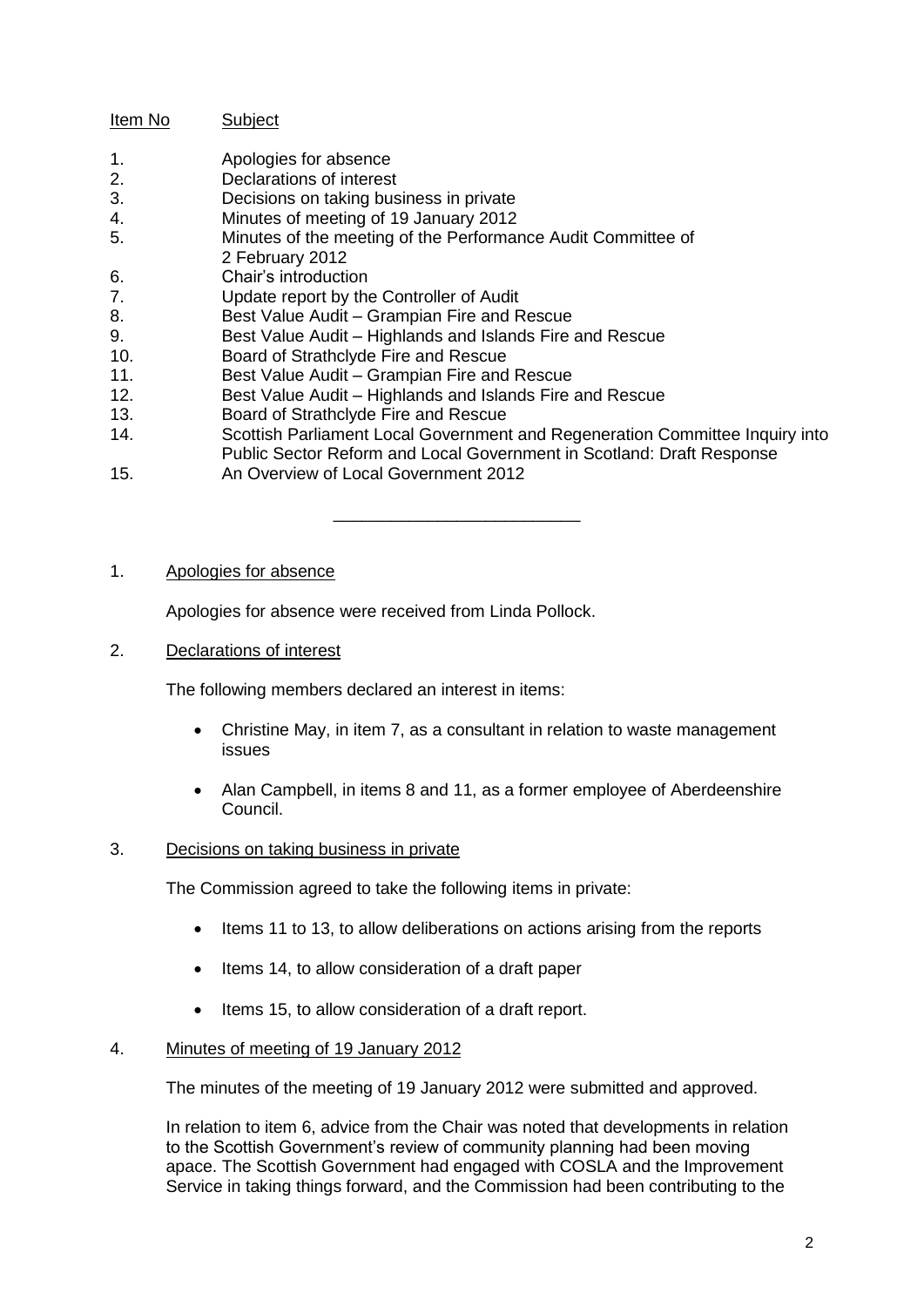process as appropriate. The Chair had also kept Audit Scotland and the Auditor General informed of progress, as well as the Commission's strategic scrutiny partners.

Following discussion, the Commission agreed to continue its delegation of authority to the Chair and the Deputy Chair to work on its behalf on taking the issue forward, with the Chair to update the Commission as appropriate.

### 5. Minutes of the meeting of the Performance Audit Committee of 2 February 2012

The minutes of the meeting of the Performance Audit Committee of 2 February 2012 were submitted and approved.

### 6. Chair's introduction

The Chair reported that:

- On various dates he recorded podcasts for the audits of the fire and rescue services of Central Scotland, Tayside, Fife and Dumfries and Galloway
- He attended the Audit Scotland Board meeting on 26 January
- He chaired the Accounts Commission meeting with strategic scrutiny bodies on 1 February
- He attended a meeting with the Auditor General for Scotland and Audit Scotland on 2 February
- The Deputy Chair and study sponsors attended a meeting with Stirling Council on 14 February to discuss the Best Value Audit
- Meetings had been arranged during March with the Boards of Lothian and Borders Police, Central Fire and Rescue and Tayside Fire and Rescue
- Meetings with Comhairle nan Eilean Siar and Shetland Islands Council would take place after the local government elections in May

# 7. Update report by the Controller of Audit

The Commission considered and noted a report by the Controller of Audit providing an update on significant recent activity in relation to the audit of local government.

During discussion the Commission noted advice from the Controller of Audit that:

- He would provide the Commission with information on estimates of projected savings in relation to City of Edinburgh Council's alternative business model project
- He would provide the Commission with information on the position of Shetland Islands Council's new Executive Manager – Finance in relation to the Council's senior management structure, and whether the post is designated as the statutory finance officer

*(Action: Controller of Audit)*

Thereafter the Commission agreed to note the report.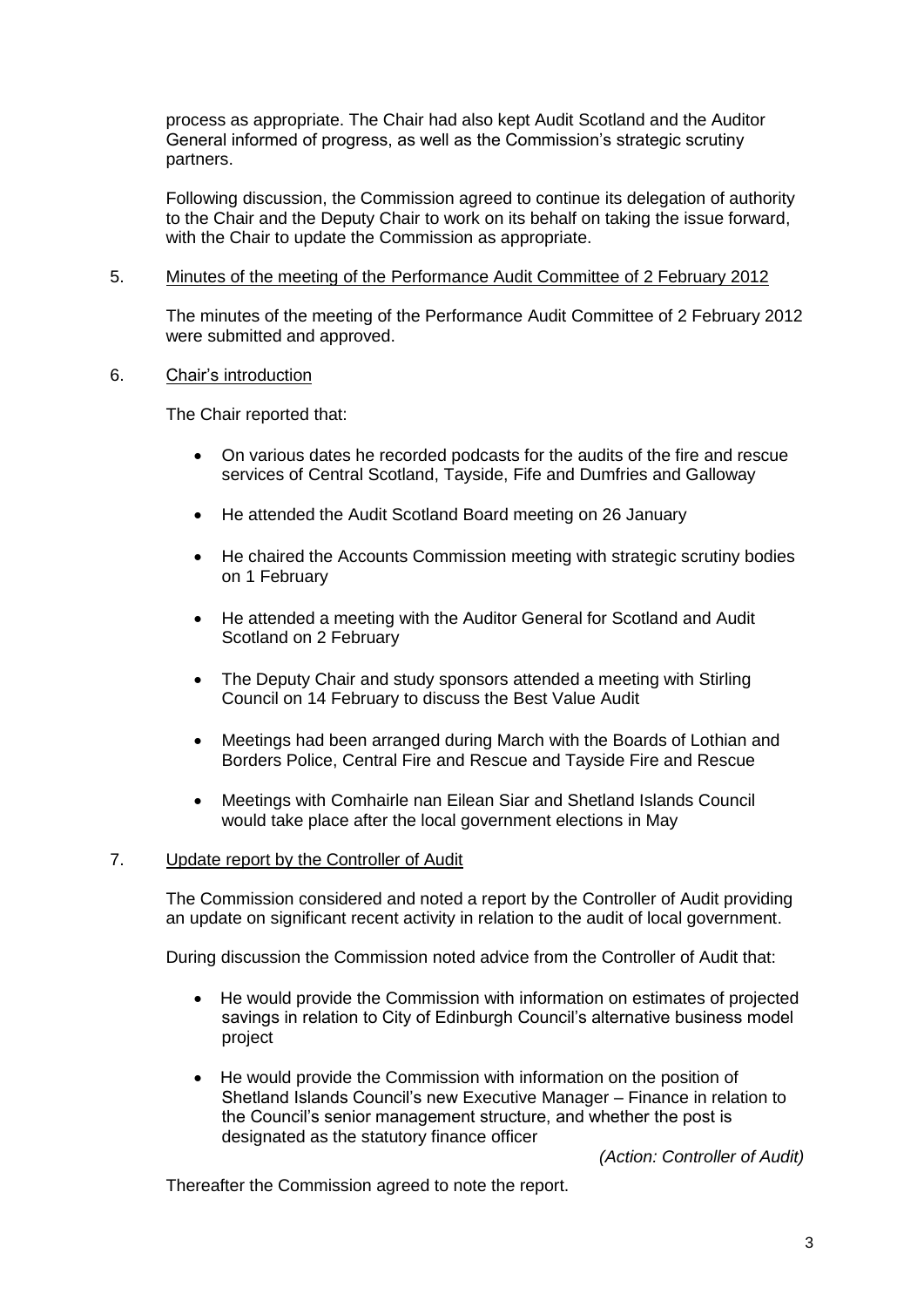# 8. Best Value Audit: Grampian Fire and Rescue

The Commission considered a report by the Secretary and Business Manager introducing the Best Value audit of Grampian Fire and Rescue, and seeking direction on how to proceed.

The Commission sought clarification and further explanation from the Controller of Audit and the audit team on a number of points in the report.

During discussion, the Commission agreed that the following issues be considered for inclusion in its report on an overview of the Best Value audit of fire and rescue services, to be published by the Commission later in 2012:

- The use and make-up of civilian staff support
- Current good practice in relation to elected member scrutiny of fire and rescue services
- Elected member skills in relation to scrutiny of a national fire and rescue service
- The type and quality of support to Board members and the possible impact thereon of the introduction of a national fire and rescue service
- Issues associated with asset management in the transition period leading to the introduction of a national fire and rescue service
- The impact on preventative work of the balance between wholetime and retained firefighters
- Issues around false alarms
- Issues around fire and rescue board reserves

*(Action: Controller of Audit)*

Thereafter, the Commission agreed to note the report and to consider in private its findings.

#### 9. Best Value Audit – Highlands and Islands Fire and Rescue

The Commission considered a report by the Secretary and Business Manager introducing the Best Value audit of Grampian Fire and Rescue, and seeking direction on how to proceed.

The Commission sought clarification and further explanation from the Controller of Audit and the audit team on a number of points in the report.

During discussion, the Commission agreed that the following issues be considered for inclusion in its report on an overview of the Best Value audit of fire and rescue services, to be published by the Commission later in 2012:

• The role of local government in supporting joint fire and rescue boards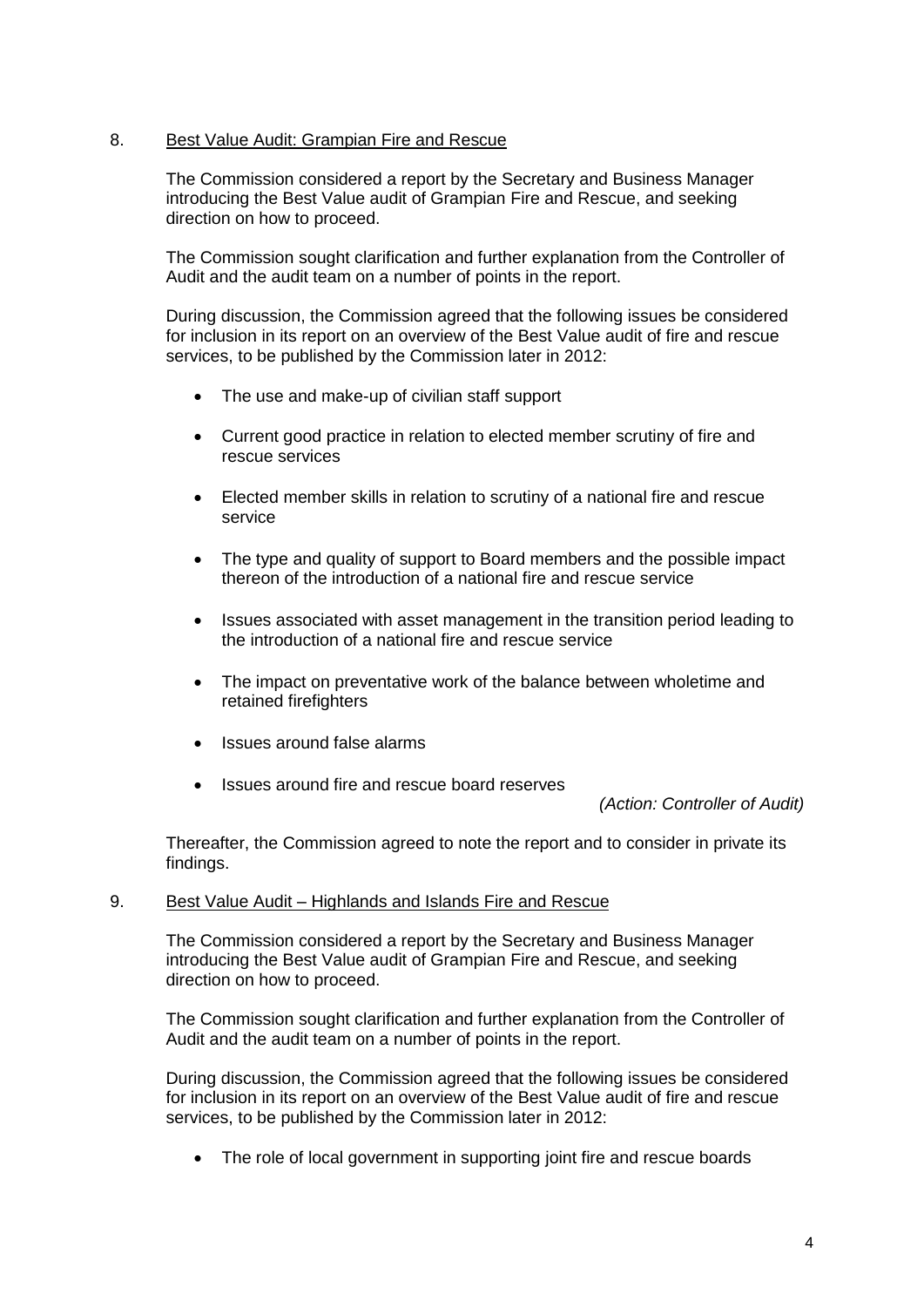The significance of geographical remoteness and associated infrastructure investment (e.g. roads) in provision of fire and rescue services, and in how these affect other public services such as ambulance and police

*(Action: Controller of Audit)*

Thereafter, the Commission agreed:

- To note that the Director of BVSI would be giving further consideration to:the structure of the proposed improvement agenda in his report
- To note the report and to consider in private its findings.

# 10. Board of Strathclyde Fire and Rescue

The Commission considered a paper submitted by the Secretary and Business Manager introducing a report by the Controller of Audit, made under Section 102(1) of the Local Government (Scotland) Act 1973, highlighting an issue in the 2010/11 annual audit report on the Board of Strathclyde Fire and Rescue.

The Commission sought clarification and further explanation from the Controller of Audit and the audit team on a number of points in the report.

Thereafter, the Commission agreed to note the report and to consider in private its findings.

### 11. Best Value Audit – Grampian Fire and Rescue (in private)

The Commission agreed that this item be held in private to allow it to consider actions in relation to its findings.

Following discussion, the Commission agreed to make findings as contained in the report to be published in early course.

#### 12. Best Value Audit – Highlands and Islands Fire and Rescue (in private)

The Commission agreed that this item be held in private to allow it to consider actions in relation to its findings.

Following discussion, the Commission agreed to make findings as contained in the report to be published in early course.

#### 13. Board of Strathclyde Fire and Rescue (in private)

The Commission agreed that this item be held in private to allow it to consider actions in relation to its findings.

Following discussion, the Commission agreed that the Controller of Audit carry out further investigations, with a view to reporting back to the Commission in early course.

14. Scottish Parliament Local Government and Regeneration Committee Inquiry into Public Sector Reform and Local Government in Scotland: draft response (in private)

The Commission agreed that this item be held in private to allow it to consider a draft paper.